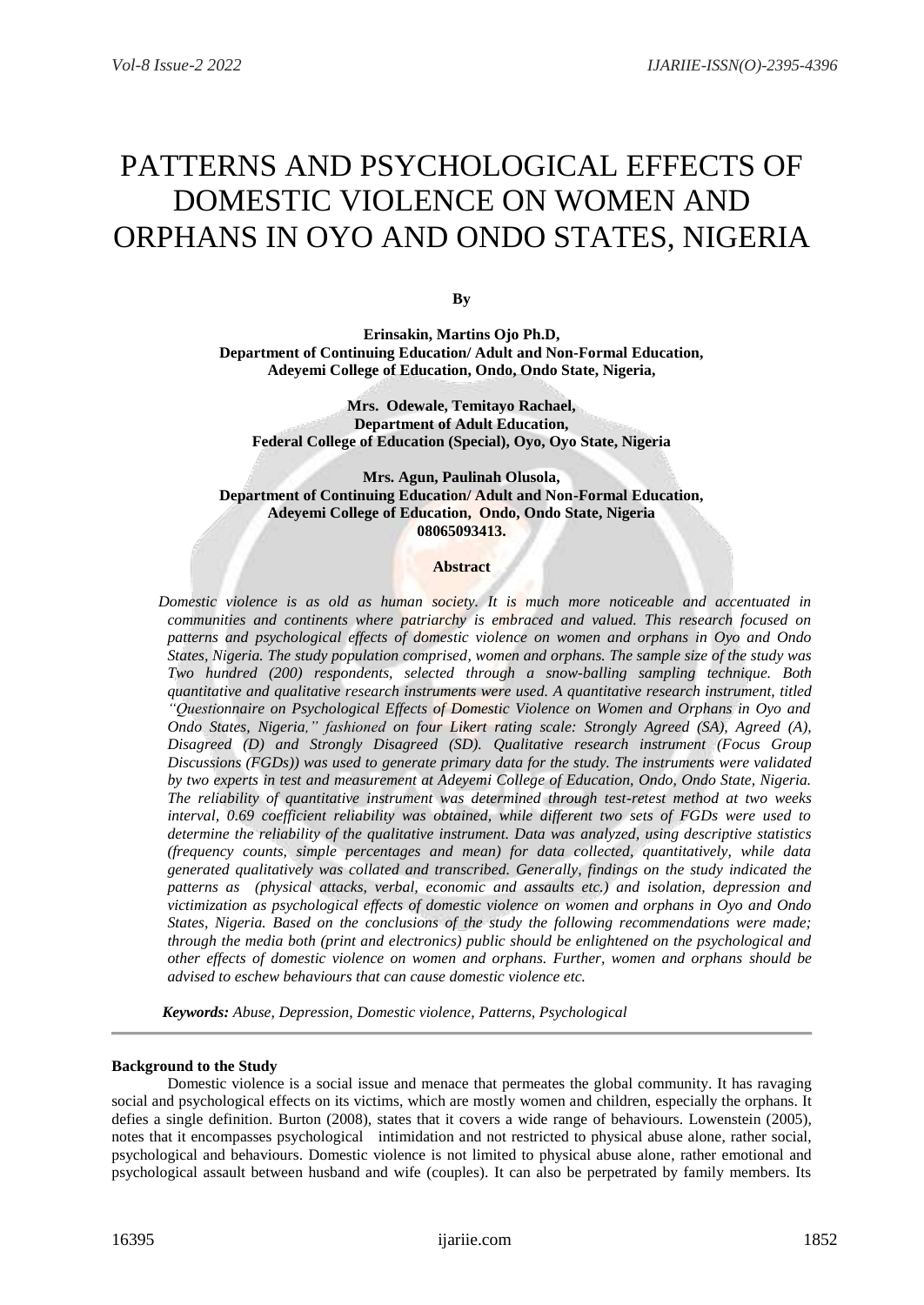patterns, cover several behaviours, such as; abuse, harm, frighten people, threatening etc. Gaz (2012) opines that, domestic violence is not restricted to a particular age, class, education, gender, race etc. Globally, different nations have formulated policies and legislations and also at international level legal instruments have been adopted to control the menace, coupled with several international stance against domestic violence.

Observably, domestic violence seems to be gaining ground in communities that cherished patriarchy, a culture that places men above women in the society. Erinsakin (2012), observes that, patriarchy enhances deprivation and psychological violence on women. .There are extant studies, either self-reported or empirical analyses on domestic violence across the globe .

A study was conducted by Lindhurst in 2001 on the effect of domestic violence on welfare, employment and mental health. The study was an empirical policy analysis which investigated the effects of domestic violence on women's welfare status, employment and mental health within the context of new policies instituted by welfare reform. Qualitative and quantitative analyses were used for the study. Multivariate analysis was used to analyze data generated. The findings of the study showed that domestic violence did resulted into women's depression and constitute a serious life threatening problem to them. Also, that domestic violence affects women's welfare and employment status.

A research carried out by Aksaral, Denirel, Durukan and Ozkan (2010) on examination of the prevalence of domestic violence against women in Ankara, Turkey. The sample size of the study was 1,178 participants who were married women, who applied for medical services in the primary health care centres situated in a health, education and research region. The findings of the research indicated risks factors associated with domestic violence, such as; the number of people in the household; low incomes levels; low level of education of the couples; husbands having issues dealing with gambling, drinking and watching media that depicts violence etc.

In the study of Boonzaier and Dela Rey (2003), using narrative interviewing to have a deeper knowledge of violence, based on four thematic areas; the experience of the victims or abuse, response to abuse, feelings towards their partners and reflection on staying or leaving. The purpose of the study was women in domestic violence in South Africa. The findings of the study identified a wide range of domestic violence, ranging from verbal to physical abuse.

Observably, most researches on domestic abuse or domestic violence have been focused more on women's experience of domestic violence, effects and prevalence of the phenomenon between sexes i.e. males and females, thus, undermines a simple truth that domestic violence victims are not only women. Also, other family members are also the victims of domestic violence especially, children and in most cases the orphans. Also, noticed, several of the researches were self-reported by the researchers without much empirical analyses. The researchers of the present study also observed that there is rarity of extant studies and literature on domestic violence and psychological effects on women and orphans. It is these identified gaps that informed and motivated the researchers to carry out this study.

## **Statement of the Problem**

Domestic violence is one of the critical social issues in the world today which has a serious ravaging effects on women and children, alike, especially the orphans. Several policies, laws and programmes have been devised to reduce the menace .Observably, from the extant literatures and researches the situation is still persisting and permeating the global community. It is much more pronounced in Africa and accentuated by patriarchal culture of the continent which sees women as second class citizens by placing men on them , Nigerian communities, inclusive. Many of the researches on domestic violence , focused more on causes of domestic violence, much have not been done on its patterns and psychological effects on women and orphans. It was these observed gaps that interested the researchers to conduct this research.

#### **Objectives of the Study**

The main objective of this study was investigation on the patterns and psychological effects of domestic violence on women and orphans in Oyo and Ondo States, Nigeria .The study also seek to:

i. investigate effects of domestic violence on women and orphans, alike; and

ii. determine the patterns and psychological effects of domestic violence on women and orphans

#### **Significance of the Study**

Firstly, the result of the study will enable the stakeholders on women right to know the forms or patterns of domestic violence on women and orphans.

Also, the findings of the research will enable governments to adopt policies to curtail domestic violence on women.

Lastly, the study will contribute to extant literature on domestic violence, thus, serves as a good source of reference to the researchers in future.

#### **Research Questions**

Two research questions were formulated to guide the study.

- 1. What are the effects of domestic violence on women and orphans?
- 2. What are the patterns of domestic violence on women and orphans?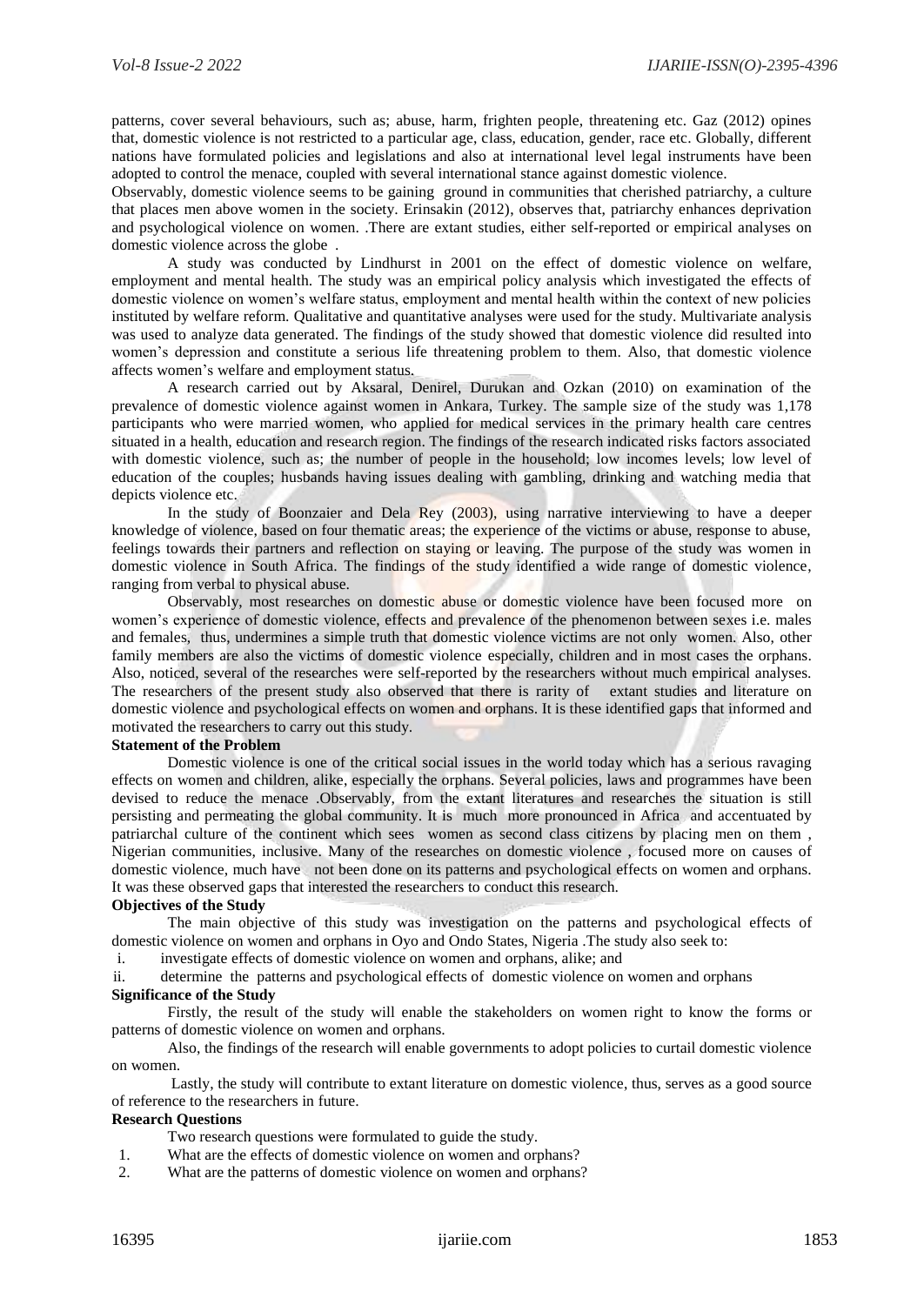#### **Methodology**

 A mixed method of descriptive research survey design was used for the study. Teddlie and Samsons (2010), opined that using mixed method would help to address the diverse research questions and research hypothese(s) by using integrated qualitative and quantitative approaches. The population for the study comprised, the victims of domestic violence; women and children who were orphans in Oyo and Ondo States Nigeria.

The sample size of the study was Two hundred (200). A snowball sampling technique was adopted to select the respondents because of the peculiarity of the respondents in terms of their dispersed location or difficulty in locating them. Stephanie (2014), explains snowball sampling technique to mean approach used to select respondents for a study, where participants are district to find.

 A self-structured and developed research questionnaire by the researcher, titled, "Rating scale on Patterns and Psychological Effects of Domestic Violence on Women and Orphans in Oyo And Ondo States, Nigeria,' developed on four likert rating scales; Strongly Agreed **(SA),** Agreed **(A),** Strongly Disagreed **(SD)** and Disagreed **(D)** . Nyumba, Wilson, Derrick and Mukherjee (2018), stated that (FGDs) is frequently used as a qualitative approach to gain an in-depth understanding of social studies. Therefore, using this instrument helped to collect data by the researcher from the respondents on face to face contact. Also, it paved way to collection of undiluted data orally from the respondents. The research instruments were validated by two experts in test and measurement at Adeyemi College of Education, Ondo, Ondo State, Nigeria. All corrections and suggestions made were effected in the final draft of the research instruments, thus, made the research instruments to have both face and contents validity.

 The reliability of the quantitative instrument was determined through test- retest method at two weeks interval, using the same set of respondents and 0.69 coefficient reliability of the research instrument was obtained. The value helped the researchers to adjudge whether the instrument was good enough for the study or not. The reliability of the qualitative instrument was determined by using another Focus Groups Discussions (FGDs) different from the previous (FGDs).

Both qualitative and qualitative research instruments were adopted to collect data

Data collected through the quantitative instrument was analyzed, using descriptive statistics (frequency counts, means and simple percentages) data collected through the qualitative instrument (FGDs) was collated, transcribed and analyzed qualitatively.

#### **Theoretical Framework**

Theories are formulated to explain, predict and make phenomena understandable and in most cases to challenge and expand the existing knowledge. It holds or supports the structure of a study. Wacker (1998) posits that, theory is imperative in research, because it provides a framework for analysis, facilitates the efficient development of the field and is needed for the applicability to practical real world problems. Therefore, this research was guided by the following theories, considered relevant to the study;

1. Family System Theory **(FST)**

2. Socio Learning Theory **(SLT)**

#### **Family System Theory**

Ray (2016), posited that family system theory emphasis primarily on exchanges of behaviour that occur in a given moment of interaction among the family members. The theory stresses that forms of patterns of interaction among family members demand forth, maintain and perpetuate both problem and non-problematic behaviours. The theory seeks to identify and bring forth reconstructive behaviour exchanges among family members.

 $10-10$ 

×

The theory views family as the primary relationship context in which individual's characteristics or traits and ensuring patterns of behaviours are acquired or learned and reinforced. Family system theory began during World War II and the following decades with the working in partnership of scientists from diverse fields or discipline of conferences funded by Josiah Macy organized to create and research the science of cybernetics around this period, a number of multi-disciplinary research groups working independently all over the places in the United State, primarily with hospitalized, emotionally disturbed people, stumbled – seemingly by accident or at least tangentially onto the study of interaction within the family as the context within severe behaviour and emotional symptoms emerge.

Ray (2010), identified principal clinical practice models of family system theory to include; the Bowen family system theory (1978); the communication – based system approach (Watzlawick, Beavin-Bavelas  $\&$ Jackson, 1967; Batenson, 1972); among others, while emphasizing different means of describing the family as a system, all of these orientations explicitly shifted from a linear causal to a circular conception of causality that involves connecting the problem behaviour with the surrounding behaviours of other family members.

Family system theory looks at the interactions among family members which are vital to understand the behaviour and emotions of individuals. Ray (2016), further stresses that family systems theory help in assessing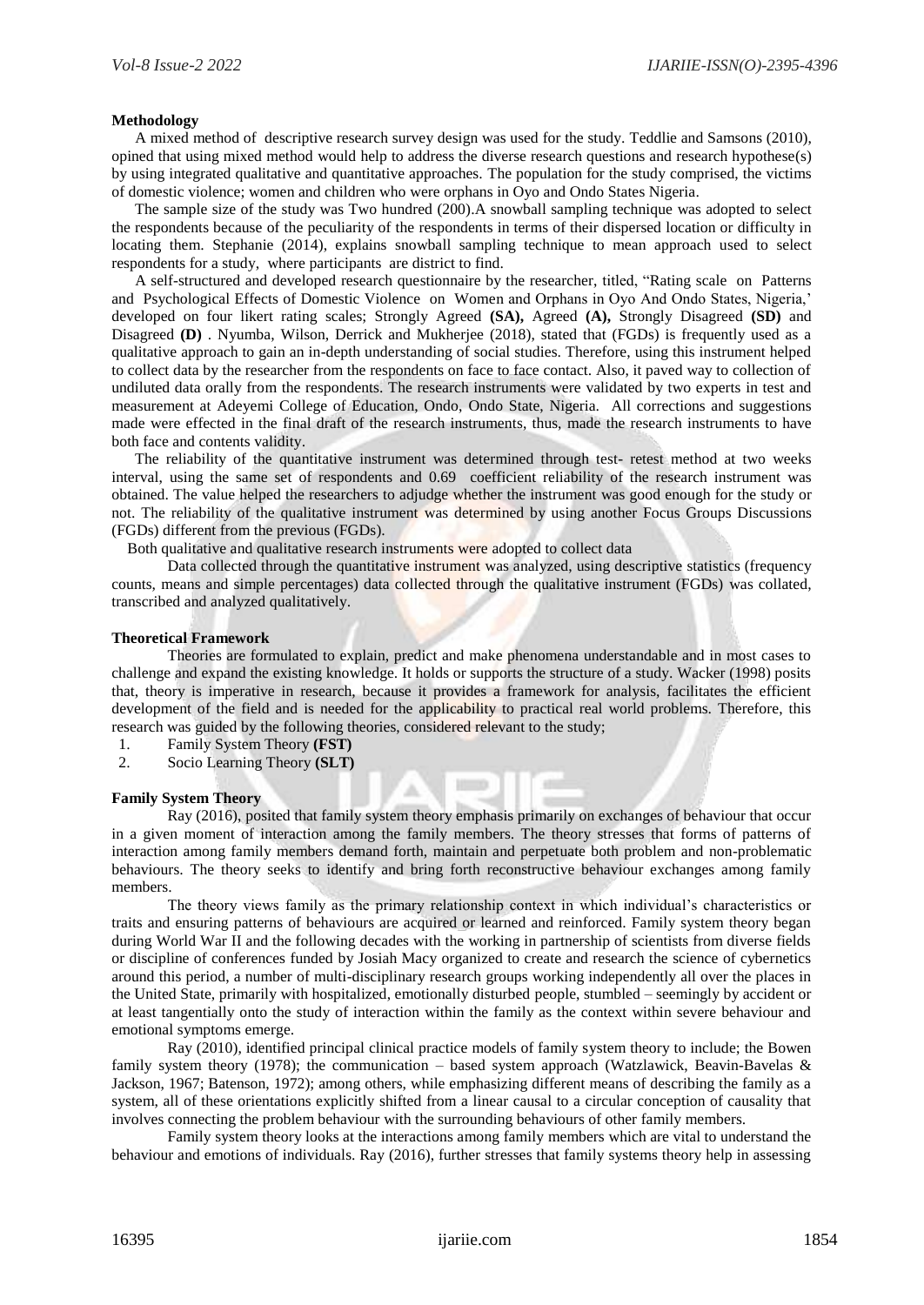the nature of a relationship by examining the interactions that take place among individuals. Family systems theory shift attributing behaviours to individuals rather to family members as a group.

The trust of this theory to this study rests on the Dr. Bowen's theory interlocking concepts; nuclear family, emotional system build on four patterns of relationship; marital conflict, dysfunction in one spouse impairment of one or more children and emotional distance. Therefore, the type of destructive behaviour inherent in a particular person or individuals which causes domestic violence is a function of behaviours learnt and acquired within the family. In a nutshell, behaviours that trigger off domestic violence such as; marital conflict and emotional system are as a result of thegeneral pattern of behaviours within the family circle of the perpetrators.

## **Social Learning Theory (SLT)**

Social learning theory was developed by Albert Bandura SLT which stresses that violence behaviour are learned through role models provided by the family (parents, siblings, relatives, boyfriend and girlfriend), directly or indirectly. Bandura (1973), it was stressed that experience of violence is childhood at childhood and continues in adulthood. Social learning theory provides a clear perspectives in the literature of marital violence, which is viewed on conceptualized as the cycle of violence" or "intergenerational transmission theory", when applied to the family. The theory stresses that at adulthood, experiences that have been learnt or acquired through modeling are exhibited.

The theory further indicates that children exposure to parenting styles will affect them later in life. Children learn most violence behaviours through their parents and family members. The theory presupposes that domestic violence is inherited either by experience or watching. Parental harassing and witnessing parental violence increases, the tendency on children to perpetrate violence when they grow up.

The relevance of the theory rests on the fact that domestic violence is an acquired behaviour or act learnt within the family setting. In order words, members of family exhibiting domestic family must have learnt or acquire the behaviour through parental or family members modeling. In other hand, if the perpetrators of domestic violence have not experience violence within the family set-up there is tendency not to exhibit violence with any family members.

## **Literature Review**

## **Domestic Violence**

The term violence is very elusive and complex to explain and define, because it has different meanings to different people and used in different contexts. Even popular Encyclopedias present a multitude of controversial and confusing interpretations of the phenomenon. Kaase and Neidhardt (1990), state that opinion polls show that the concept is extremely diffuse and ambiguous. However, Moore (1999), explains violence to mean the use of physical force. It was further contended that it means a situation of using aggressive behaviours where the perpetrator no committer implore his or her body as an object to inflict injury or discomfort to another person. Gumbenkian Foundation (1995), explains violence in a more comprehensive term to mean a situation where by people cause physical harm or psychological harm to other people. Usually, violence is an aggressive behaviour which may be physical, sexual or emotional. Aggressive behaviour is carried out by a person or a group to an individual or a group.

Domestic violence is also called family violence. The two concepts are often used interchangeably. Domestic violence can best be conceptualized in the context of how it is being used. Domestic violence usually occurs when one partners made an efforts to inflict either physical injury or psychological harm as a means to control and direct others.

According to the U.S. Office of Violence against Women (2007), domestic violence is a pattern of abuse behaviour in any relationship that is used by parents to gain power or maintain power and control over another intimate partner. Domestic violence takes different patterns, namely; physical, sexual, threats and intimidations, emotion and social abuse and financial deprivation, it is a coercive and force behaviour from a family destructive action etc. other forms of domestic violence, include; abuse, bullying, mocking, molestation etc. what stands out very clearly is that domestic violence whatever form it takes has a long term detrimental effect. Physical violence has its antecedent's effect in form of mental or emotional abuse. Domestic violence occurs in all human societies in the world and its detrimental effects not only on the victims, also the society and the children.

Hayes (2018), identified five types of domestic violence;

- 1. **Physical violence**: This takes a form of physical force or being coercive against another. Examples are: hitting, biting, shaking, chocking, restraining etc. Physical violence can results into inflicting injuries to someone and it may not.
- 2. **Sexual violence**: Globally, the case of sexual violence is a daily occurrence. Sexual violence may be between husband and wife, fiancé and fiancée. It may be engaging someone forcefully in sex i.e. when one of the partnersfails to consent to the act. It is this wise, sexual violence is termed as rape and prostitution. It also covers behaviours which limit reproductive rights, such as preventing use of contraceptive methods and forcing abortion.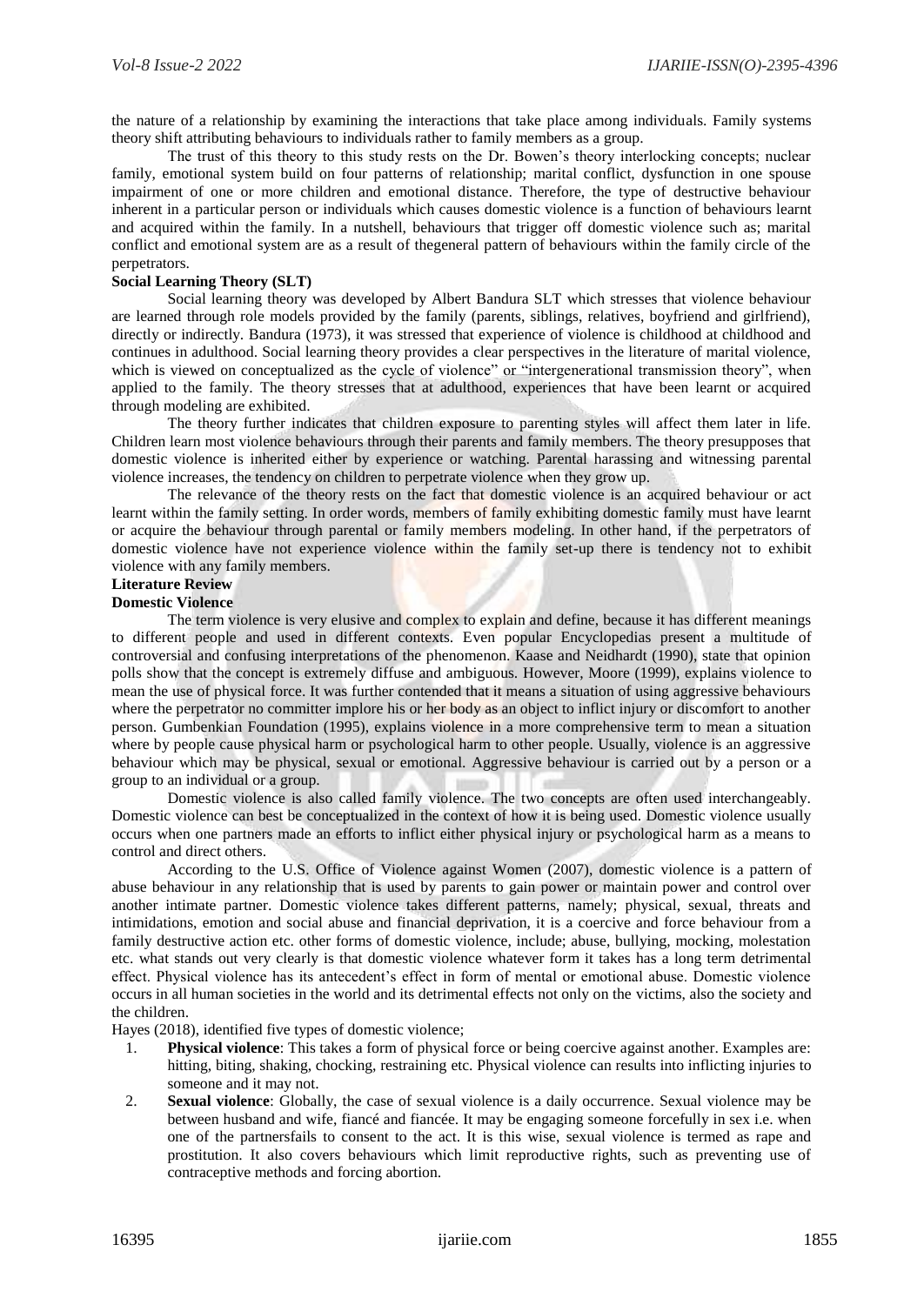- 3. **Economic abuse**: This is a form of domestic violence in which a person is being prevented by another person from being economical independent. In order words, the desire of a partner to put the economic status of a person under a control. This is common among husband and wife for several reasons, best known to the perpetrators.
- 4. **Psychological violence**: Psychological violence is the type of abuse or violence that hurts one's emotions, feeling, psychic etc. Psychological violence often results into fear, depression and anxiety. It also covers spiritual aspect. Hayes (2018), explained that spiritual violence could be when one is denied opportunity to exercise his or her religious belief or rights.
- 5. **Emotional violence**: This form of violence infringe on individual self-worth. Examples, incessant criticism, bullying or name-calling, embarrassing, humiliating and mocking.

Globally, 35% of women have experienced domestic violence in different forms. It was reported that about 87,000 women were killed deliberately in 2017, more than half as at estimation of 50,000 – 58 per cent were killed by family members; intimate partners, either former or current partners. Similarly (UNODC, 2018), reported that half percent of human traffic victims were females. "Women and girls together account for 72 percent with girls representing more than three out of every four child trafficking victims. More than four out of every five trafficked women and nearly three out of every four trafficked girls are trafficked for the purpose of sexual harassment and exploitation (UNODC, 2018).

It is equally reported by UNESCO (2019), that across the globe, one out of three students within the age range of 11-15yearsis experiencing bullying by their peers at school. it was reported that girls are more experiencing psychological bulling than boys apart from being made fun. From all indication based on the reports above, women are more prone to domestic violence and it has severally effects on them. Evidence are bounds to lend credence to this. Vic Health (2004), reported that domestic violence has a significant negative impact on the health and wellbeing at women in the following ways;

- 1. Physical injuries (cuts, scrapes, bruises, fractures and dislocated bones)
- 2. Hearing challenges
- 3. Sight impairment or vision loss
- 4. Miscarriage or untimely delivery etc

In conclusion, domestic violence effects can be immediate or on a long term and that it transcends beyond physical injuries.

## **Presentation of Findings and Discussion of Results**

**Research Question One:** What are the patterns of domestic violence on women and orphans in Oyo and Ondo States, Nigeria?

**Table 1: Showing frequency counts, simple percentages (%) and mean (x) on the patterns of domestic violence on women and orphans in Oyo and Ondo States, Nigeria** 

|    | S/N Items                                            |               | <b>SD</b>   | D                | A               | <b>SA</b>     | <b>Mean</b><br><b>Remark</b> |  |  |
|----|------------------------------------------------------|---------------|-------------|------------------|-----------------|---------------|------------------------------|--|--|
| 1. | I am often experiencing physical<br>assault at home. | 10<br>5%<br>盀 | 26<br>13%   | 40<br>20%        | 124<br>62%      | 3.39          | Accepted                     |  |  |
| 2. | I have never experienced physical<br>assault.        | 110           | 50<br>55%   | 24<br>25%        | 16<br>12%<br>8% | 1.73          | Rejected                     |  |  |
| 3. | I have no experience of sexual<br>abuse.             |               | 16<br>8%    | 42<br>21%        | 28<br>14% 57%   | 114           | 3.20<br>Accepted             |  |  |
| 4. | I have never been abused, sexually                   | 108           | 46<br>54%   | 36<br>18%<br>23% | 10<br>5%        | 1.74          | Rejected                     |  |  |
| 5. | Always, I am deprived of my<br>economic rights.      | 12            | 20<br>6%    | 54<br>10%        | 114<br>27%      | 3.45<br>57%   | Accepted                     |  |  |
| 6. | I am not deprived of my<br>economic rights.          | 105           | 28<br>52.5% | 40<br>14%        | 27<br>20%       | 2.08<br>13.5% | Rejected                     |  |  |
| 7. | Victimization has been part of my<br>life.           | 13<br>6.5%    | 18<br>9%    | 20<br>10%        | 149<br>74.5%    | 3.52          | Accepted                     |  |  |
| 8. | I have never been victimized                         | 118           | 46          | 22               | 14              | 1.66          | Rejected                     |  |  |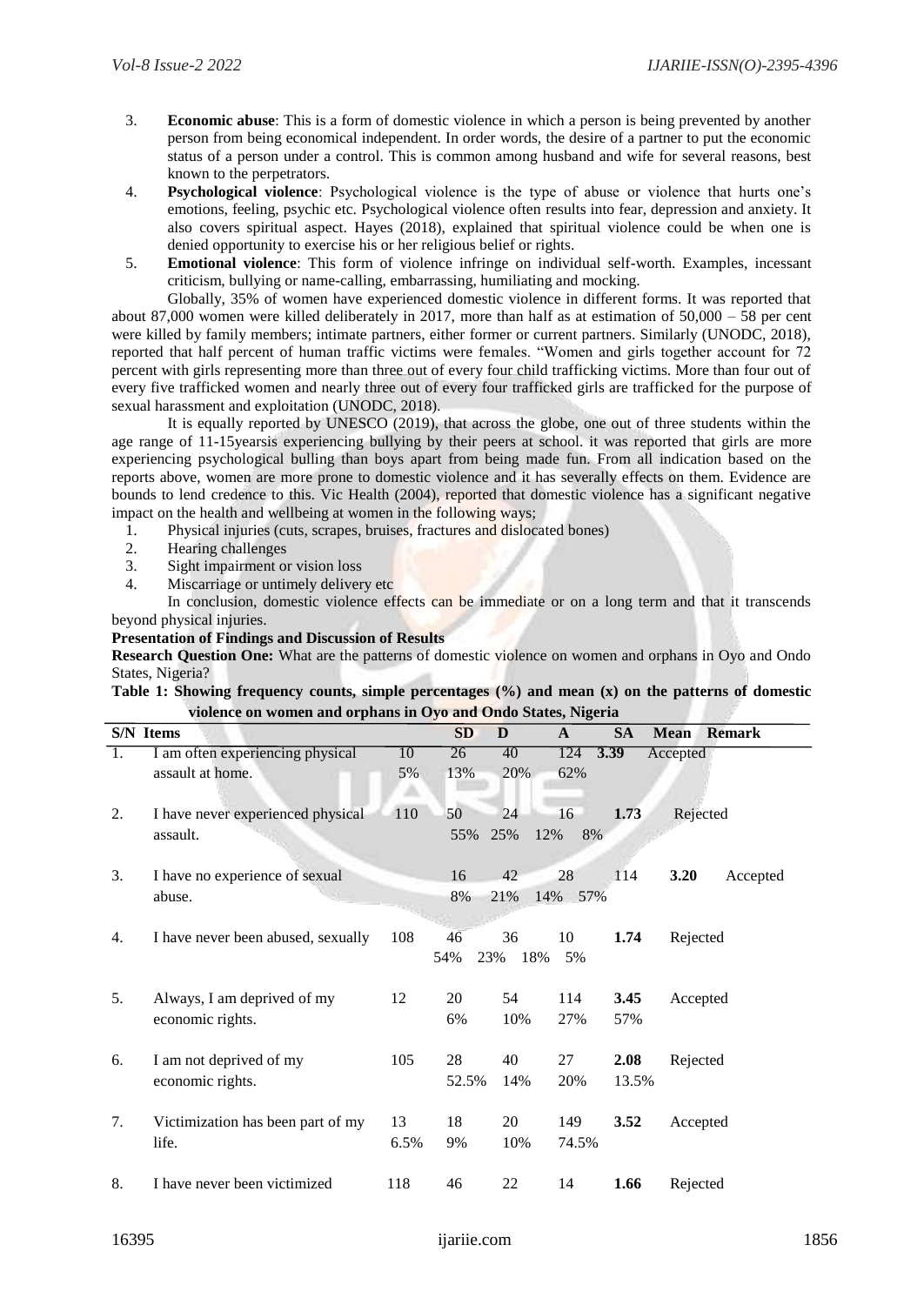|              |   | 59%                                  | 23% 11% | 7%           |          |
|--------------|---|--------------------------------------|---------|--------------|----------|
| <b>Total</b> | ٠ | 492<br>$30.7\%$ 17.2\% 16.5\% 35.5\% | 276     | 264 568 2.59 | Accepted |

Table 1 shows the result on the patterns of domestic violence on women and orphans in Oyo and Ondo States, Nigeria. On item 1, 124 (62%) among the respondents was got for strongly agreed, while 40 (20%); 26 (13%) and 10 (5%) results obtained for agreed, disagreed and strongly disagreed respectively. On item 2, 16 (8%), 24 (12%), 50 (25%), and 110 (55%) obtained for strongly agreed, agreed, disagreed and strongly disagreed as responses. On item 3, 114 (57%), 28 (14%), 42 (21%) and 16 (8%) responses were got for strongly agreed, agreed, disagreed and strongly disagreed

On item 4, 10 (5%), 36 (18%), 46 (23%) and 108 (54) responses were obtained for strongly agreed, agreed, disagreed and strongly disagreed. Also, on item 5, 114 (57%), 54 (27%), 20 (10%) and 12 (6%) responses were got for strongly agreed, agreed, disagreed and strongly disagreed. On item 6, 27 (13.5%), 40 (20%), 28 (14%) and 105 (52.5%) responses were obtained for strongly agreed, agreed, disagreed and strongly disagreed. On item 7, 149 (74.5%), 20 (10%), 18 (9%) and 13 (6.5%) responses, obtained for strongly agreed, agreed, disagreed and strongly disagreed. Finally, on item 8, 14 (7%), 22 (11%), 46 (23%) and 118 (59%) responses were obtained for strongly agreed, agreed, disagreed and strongly disagreed.

Generally speaking, the result shows that domestic violence takes different patterns. Since, the average rating scale ( $x = 2.5$ ) not less than the average mean of rating scale of four ( $x = 2.59$ ). Thus, the result agreed with the submission of Hayes (2018), who identified five types of domestic violence (physical, sexual, economic, psychological and emotional) and also Vic Health (2004), that domestic violence, negatively has effects on women's in several ways.

The above result was further corroborated by responses obtained, through (FGDs). A woman responded that:

*"I am always feeling depressed at home due to constant physical attack from my husband"*

#### **FDGs –** Okitipupa town in Okitipupa Local Government, Ondo State, Nigeria.

Also, an orphan responded that:

*"Day and night, I am always feeling very sad and unhappy due to series of domestic challenges that I am experiencing from my guardians".* 

**FDGs –** Moniya Community in Akinyele Local Government, Oyo State, Nigeria

**Research Question Two:** What are the psychological effects of domestic violence on women and orphans in Oyo and Ondo States, Nigeria?

**Table 2: Showing frequency counts, simple percentages (%) and mean(x) on the psychological effects of domestic violence on women and orphans in Oyo and Ondo States, Nigeria** 

|     | <b>S/N</b> Items                 |                | <b>SD</b> | D           | A        | <b>SA</b>   | <b>Mean Remark</b> |
|-----|----------------------------------|----------------|-----------|-------------|----------|-------------|--------------------|
| 9.  | I suffer injury due to domestic  | 8              | 12        | 45          | 135 3.53 |             | Accepted           |
|     | violence.                        | 4%             | 6%        | 22.5%       | 67.5%    |             |                    |
|     |                                  |                |           |             |          |             |                    |
| 10. | My injuries are not caused by    |                | 100       | 52          | 36       | 12          | 1.80<br>Rejected   |
|     | domestic violence.               |                | 50% 26%   | 18%<br>6%   |          |             |                    |
|     |                                  |                |           |             |          |             |                    |
| 11. | I am always feeling depressed as | $\overline{4}$ | 10        | 65          | 118      | <b>3.50</b> | Accepted           |
|     | a result of my experience on     | 2%             | 5%        | 59%<br>34%  |          |             |                    |
|     | domestic violence at home.       |                |           |             |          |             |                    |
|     |                                  |                |           |             |          |             |                    |
| 12. | Domestic violence can't cause my | 12             | 18        | 47          | 123      | 3.40        | Accepted           |
|     | depression violence              | 6%             | 9%        | 23.5% 61.5% |          |             |                    |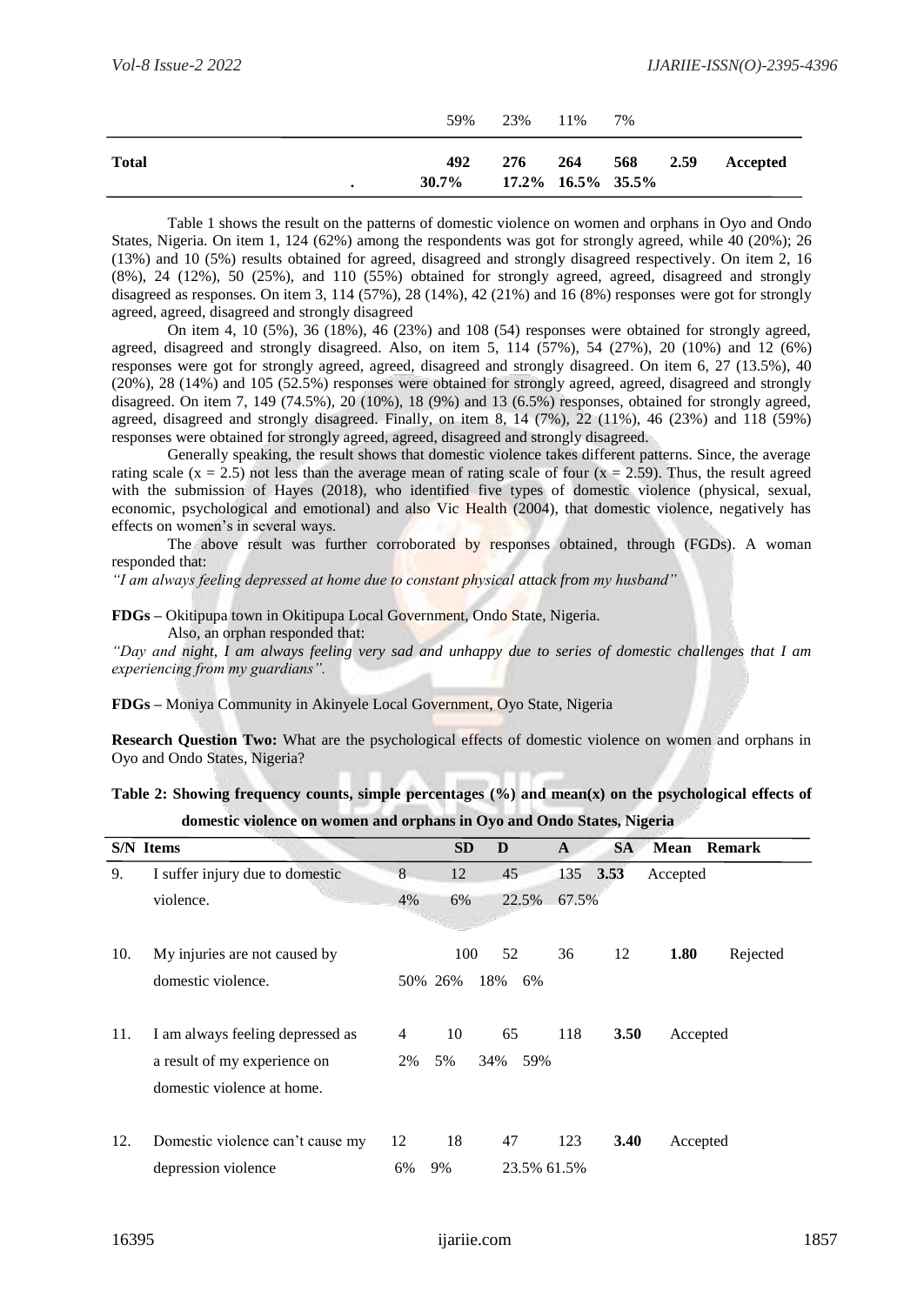| 13. | Domestic violence results into my | 6   | 14         | 39    | 141                  | 3.57 | Accepted |
|-----|-----------------------------------|-----|------------|-------|----------------------|------|----------|
|     | isolation from other members of   | 3%  | 7%         | 19.5% | 70.5%                |      |          |
|     | family at home.                   |     |            |       |                      |      |          |
| 14. | Domestic violence does not make   | 146 | 24         | 18    | 12                   | 1.48 | Rejected |
|     | me isolated from other family     |     | 73%        | 12%   | 9%                   | 6%   |          |
|     | members.                          |     |            |       |                      |      |          |
|     | <b>Total</b>                      | 276 | <b>130</b> | 253   | 541                  | 2.85 | Accepted |
|     | ٠                                 |     | 23%        |       | $10.8\%$ 21.0% 45.0% |      |          |

Table 2 reveals findings on research question two which states, what are the psychological effects of domestic violence on women and orphans in Oyo and Ondo States, Nigeria? On item 9, 135 (67.5%) among the respondents responded to strongly agreed, while 45 (22.5%), 12 (6%) and 8 (4%) responses obtained for agreed, disagreed and strongly disagreed. On item 10, 12 (6%), 36 (18%), 52 (26%) and 100 (50%) for strongly agreed, agreed, disagreed and strongly disagreed. On item 11, 118 (59%), 68 (34%), 10 (5%) and 4 (2%) responses were got for strongly agreed, agreed, disagreed and strongly disagreed respectively.

Furthermore, item 12, 123 (61.5%), 47 (23.5%), 18 (9%) and 12 (6%) responses, obtained for strongly agreed, agreed, disagreed and strongly disagreed respectively. On item 13, 141 (70.5%), 39 (19.5%), 14 (7%) and 6 (3%) for strongly agreed, agreed, disagreed and strongly disagreed, obtained as responses.

Finally, on item 14, 12 (6%), 18 (9%), 24 (12%) and  $146$  (73%) responses were obtained for strongly agreed, agreed, disagreed and strongly disagreed, respectively.

The finding indicates that domestic violence has psychological effects on women and orphans in both Oyo and Ondo States, Nigeria. Hence, the average rating scale  $(x = 2.5)$  is less than the average mean of rating scale four  $(x = 2.88)$ . the result agrees with the opinion of Moore (1999), Gunbekian Foundation (1995), that domestic violence effect is not only physical assault or attacks that, it takes forms of depression, emotional, fear, isolation etc.

The result was corroborated also by responses obtained during the FGD sessions. An orphan had this to say:

*"All scars on my body are due to corporal punishment receiving at homes".* 

**FGDs** *–* Ajue Community in Ese-Odo Local Government Area of Ondo State, Nigeria. Another female respondent reported

*"I once lost my pregnancy because of constant beating from my husband".* 

**FGDs –** Afijo town in Jobele Local Government Area of Oyo State, Nigeria.

## **Conclusion**

Based on the results obtained, conclusions were made that domestic violence has negative effect on women and children, especially the orphans physically, emotionally, socially etc. It is a barrier to women's and orphans' happiness and joy within the family set-up.

# **Recommendations**

Based on the conclusions of the research the following recommendations were made;

- 1. Public enlightenment strategy on psychological and other aspects of human life that can be affected by domestic violence should be made. This can be made through the media (print and electronics) and other approaches.
- 2. The society should frown at perpetrating or indulging on act(s) of domestic violence.
- 3. Government should enact policies and laws (Acts) to defer domestic violence.
- 4. Disputes resolution centres should be made more accessible to the people by creating more centres.
- 5. There should education on peace education through a non-formal method to complement the existing formal approach.
- 6. Women and orphans alike should be advised on the need to be exhibiting behaviours that can stabilize peace within the family setting etc.